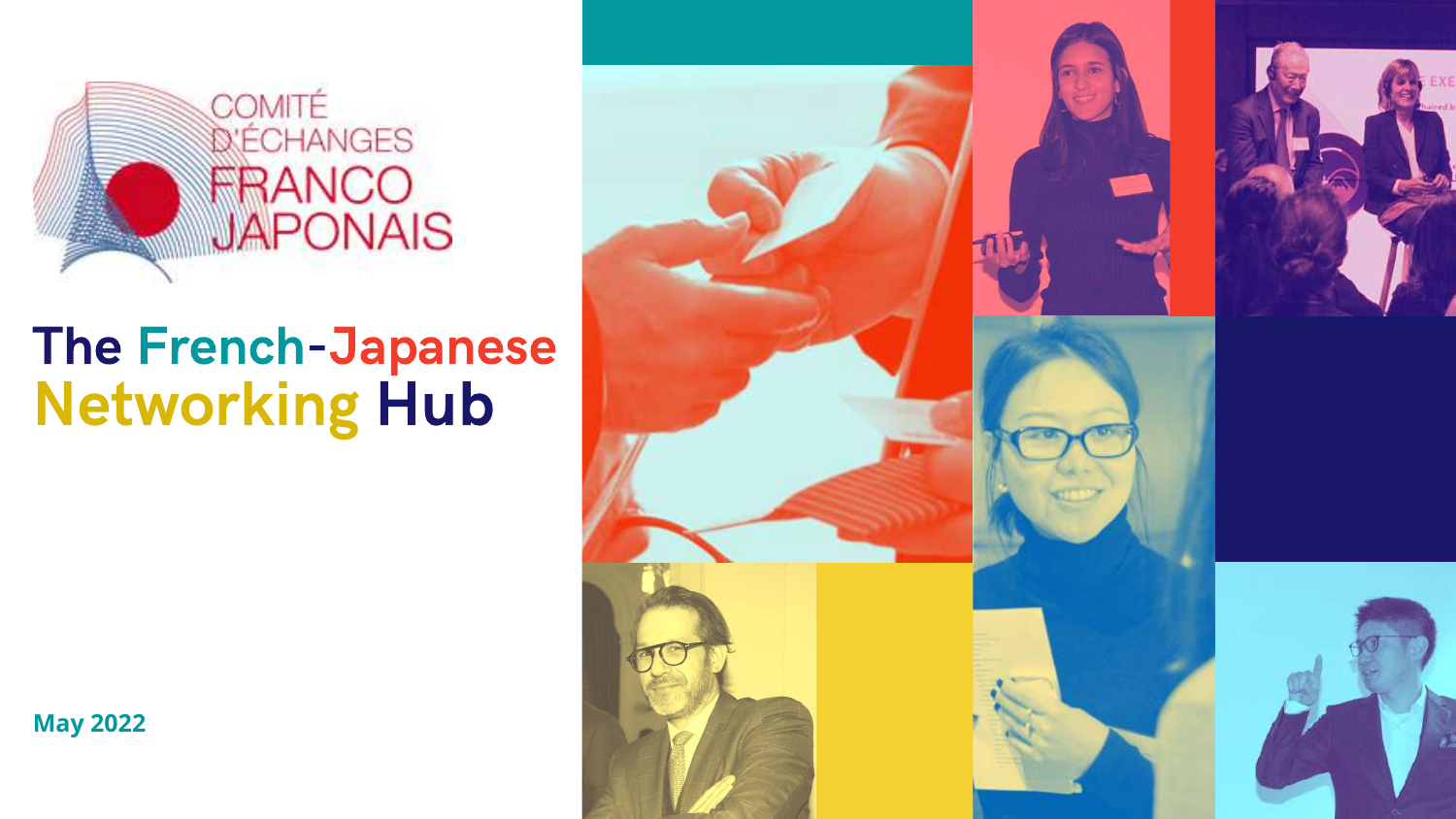# Welcome to our France Japan network!

**Since its creation by the CCI Paris Ile-de-France in** 1997, the French-Japanese Exchange Committee has been one of the most important **bicultural professional networks.**

Its strengths are mainly based on the dynamism of its members, **nearly 150 companies** in France and in Japan from all sectors.

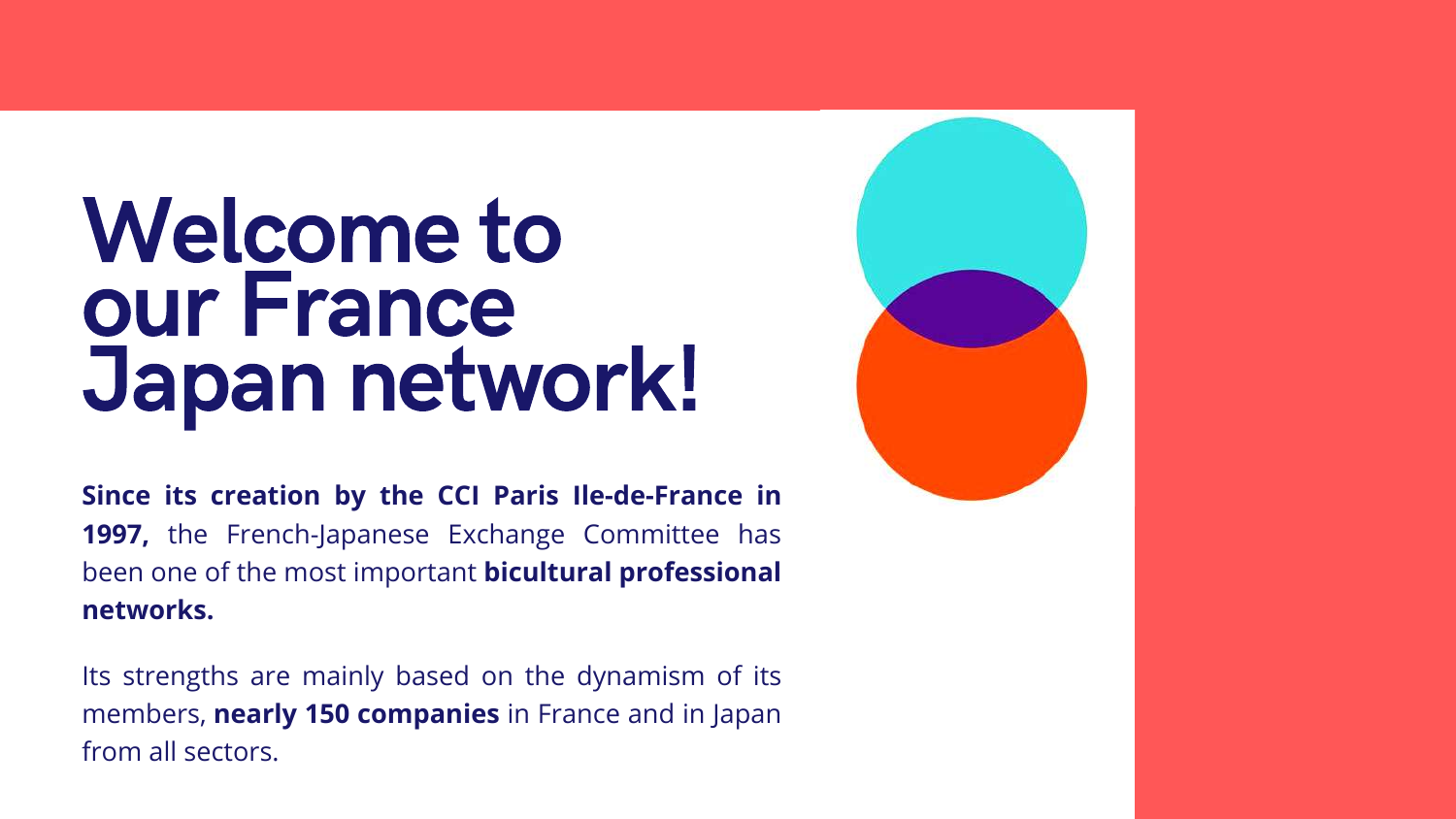# R|R The human at the Center of our network

The relationship between two cultures opens the field to multiple possibilities and diversity.This wealth places the human at the center of our network. It is a value that we absolutely want to safeguard in this unprecedented context of embrittlement of the social link

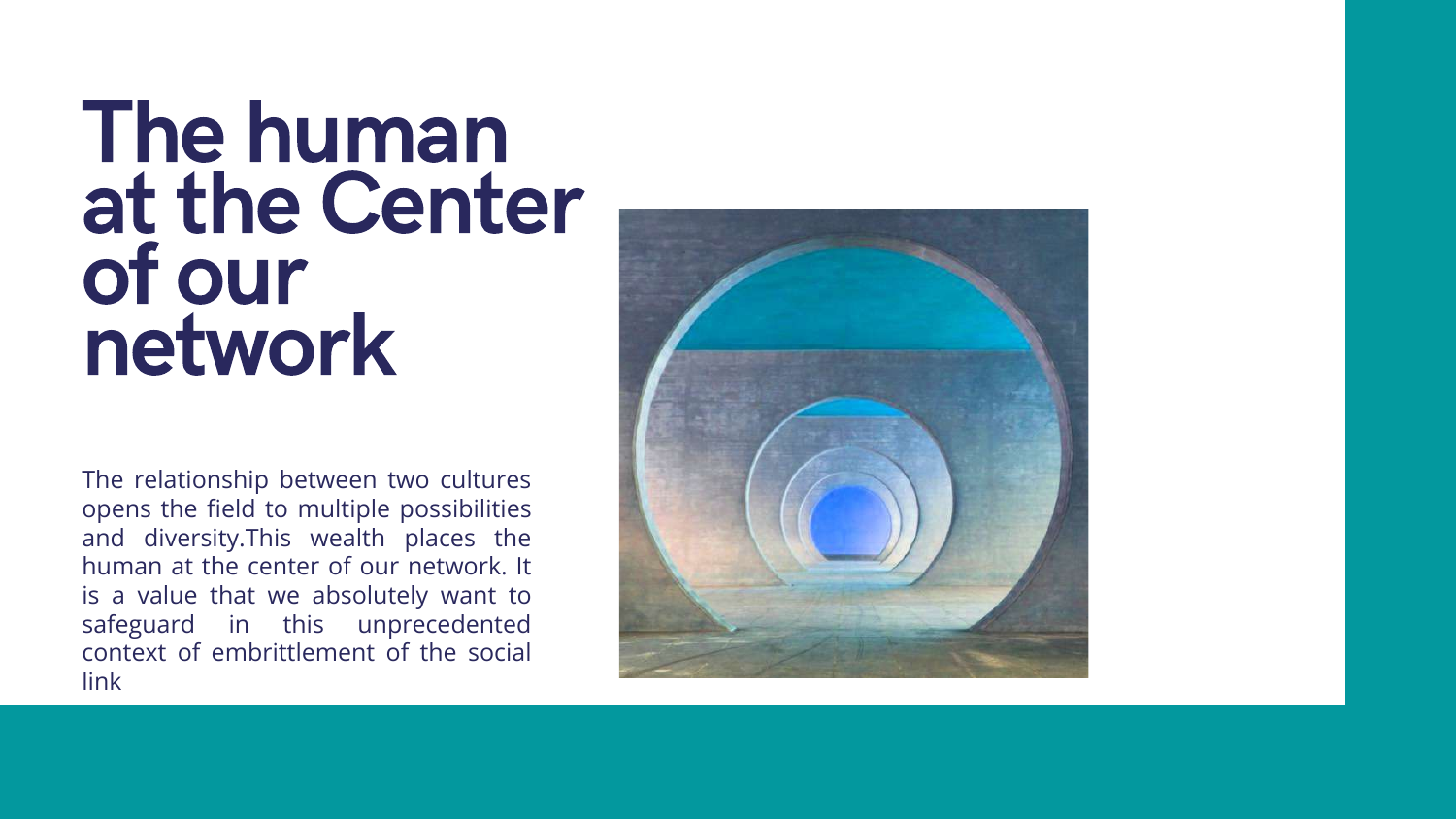

#### TO INFORM ABOUT ECONOMIC **TRENDS**



TO PROMOTE BUSINESS IN THE FRENCH-JAPANESE **COMMUNITY** 



TO ENCOURAGE BICULTURAL **EXCHANGES**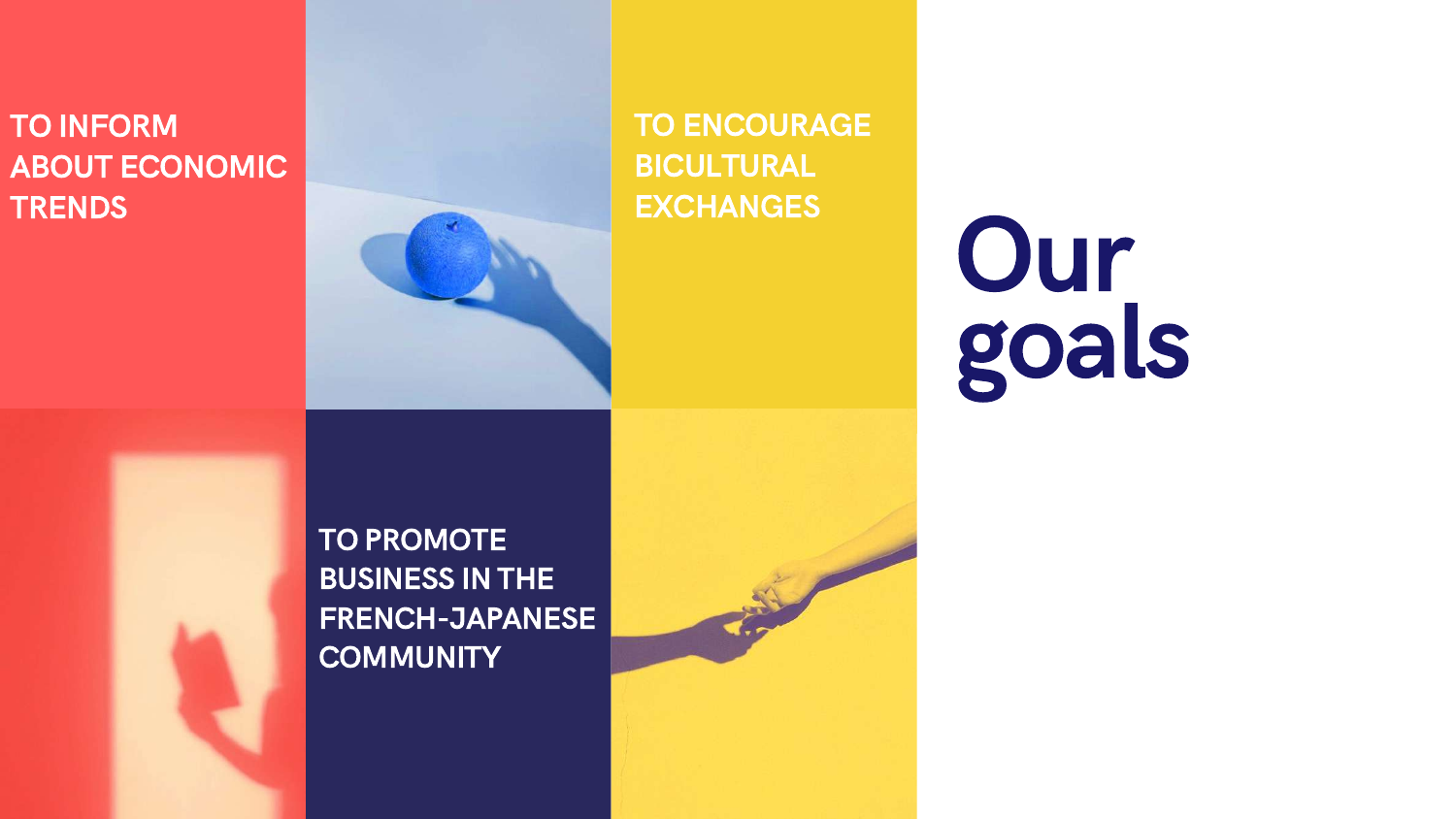The CEFJ has a **large elements of revitalization in the Franco-Japanese business community. Different industrial sectors, companies of various scales, and economic institutions will meet together.**



# Our ecosystem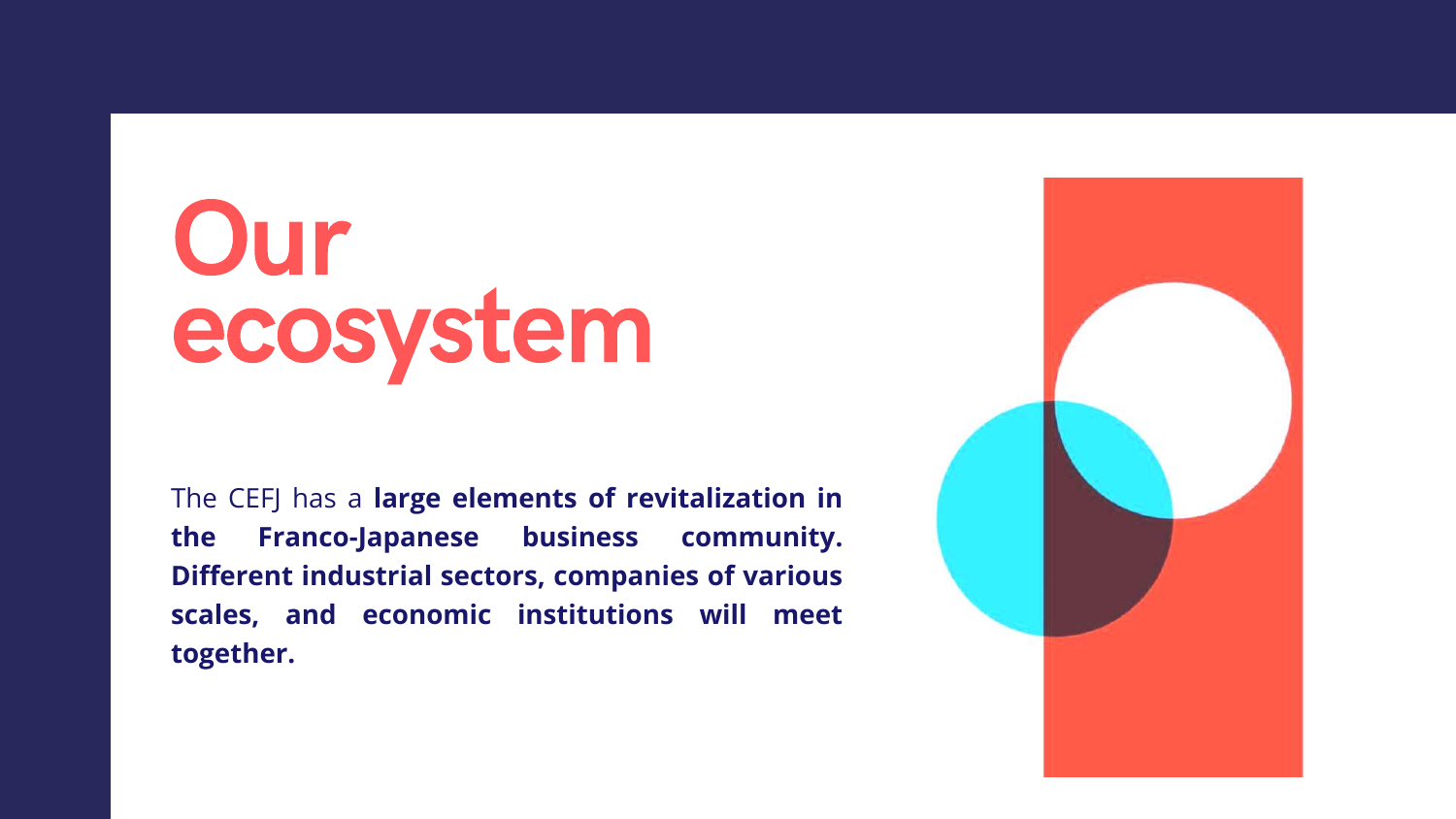

#### **French companies**

73

# 32 **Business areas represented**

**Consumer goods:** Biochemistry, Cosmetics, Food industry, Gastronomy, Luxury, Medical, Fashion Industry, Trade Company, Telecommunications

#### **Japanese companies**

# 11 **PARTNERS**

- CCI Paris Ile-de-France
- CCI France Japon\*
- CCI Japonaise en France (CCIJF)\*
- Ministry of Economy and Finance  $*$
- MEDEF
- $\bullet$  JETRO\*
- French Embassy in Japan
- Japanese Embassy in France
- CCI of Japon
- Keidanren
- **Keizai Doyukai**

#### \* founding partners

**Industry :** Aerospace, Agriculture, Automotive, Construction & Urbanism, Energy, Industry

**Services:** Accountant, Art & Culture, Banks and Financial Services, Communication, Consulting, Distribution , Economic Promotion, Education, Events, Human resources, Insurance, IT – AI, Law Firm, Media, Restaurants, Sports, Transport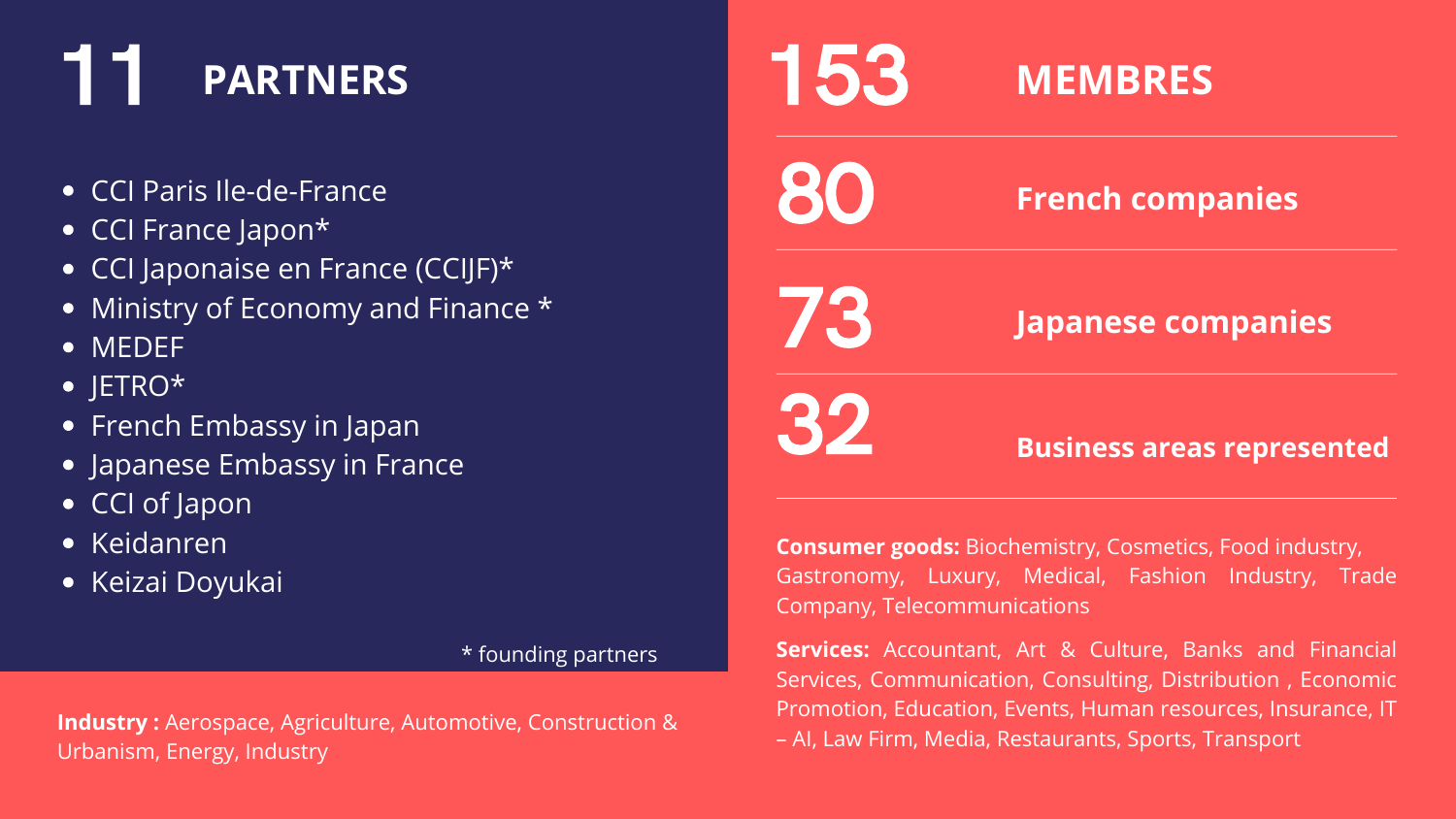Find partners and services from about 160 companies of both nationalities, sharing their expertise in more than thirty sectors of activity

#### EXCHANGE BICULTURELS

**SERVICES PERSONALISES** 

Take advantage of the many exchange opportunities to better understand your customers and your future partners.





Target contacts relevant to the development of your business and benefit from tailored relationships.







**COMMUNITY** 

Follow the latest economic trends in France and Japan through a wide range of webinars, conferences and face-to-face meetings.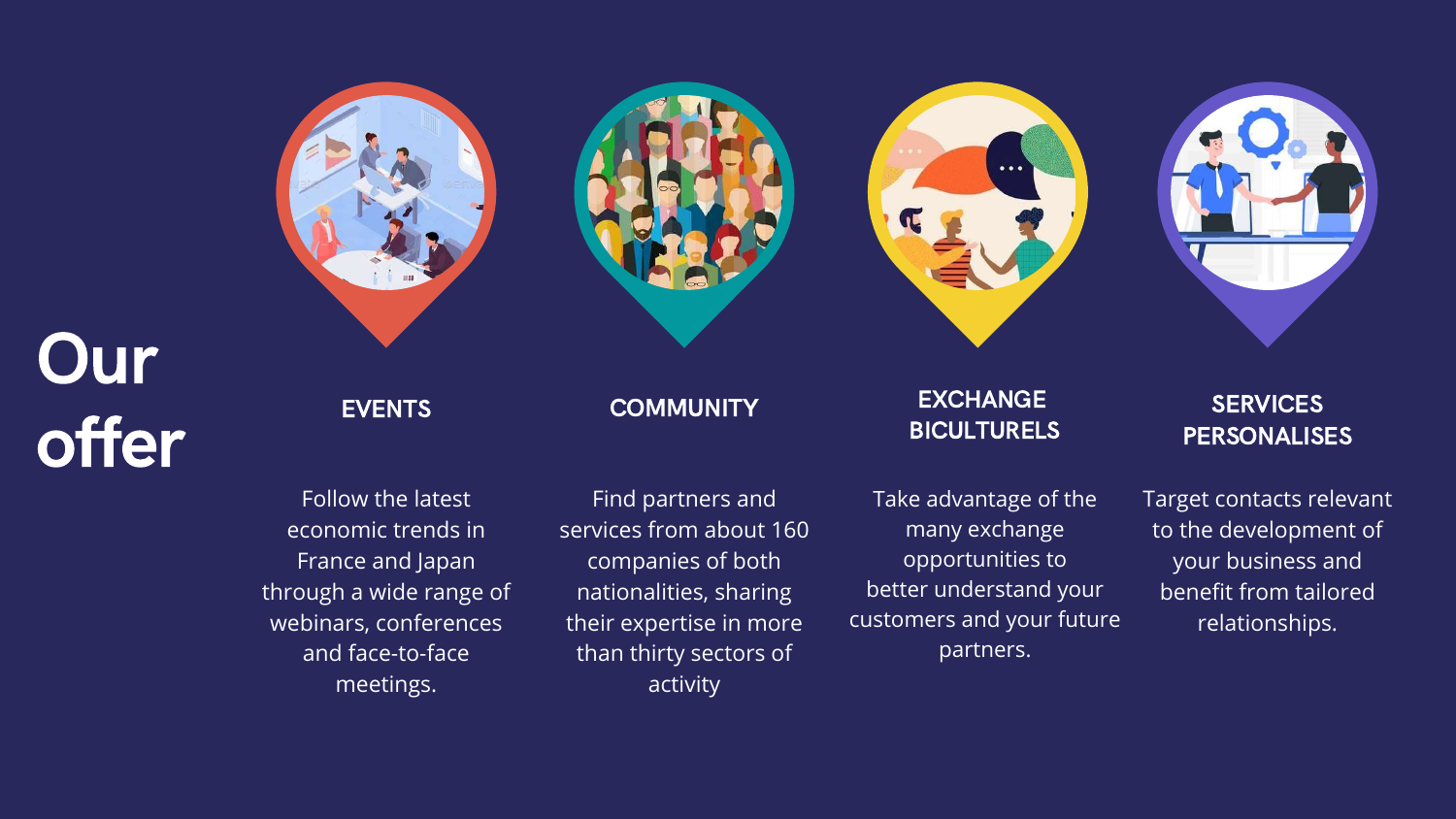### What's Up ? Meeting

#### Conferences and seminars

Providing a better understanding of economic trends in France and Japan and bringing together the actors who are best placed to talk about them is one of our great specialties: conferences, forums, webinars will allow you to acquire the knowledge to feel more confident on French and Japanese markets.

Do not hesitate to make your suggestions as a member to enrich our programming.

29th March - 6.00 pm at DS Avocat - The battle of Elysée by François-Xavier Ménage, journalist & President of Association de Presse France Japon (APFJ)

Every First Tuesday we get together to exchange information about new members, members's projects and CEFJ general information. The themes are free and on proposals from the members.

#### **WHEN**

Online : From 8.30 am (CET) /16.30 pm (JST) On site : 18h30 (CET) Following to venues, the date might change. Please check on www.cefj.org

- 11th January (online)
- 8th February
- 
- 15th April (to be confirmed)
- 9th May 7.00 pm at La Samaritaine

# 2022 Program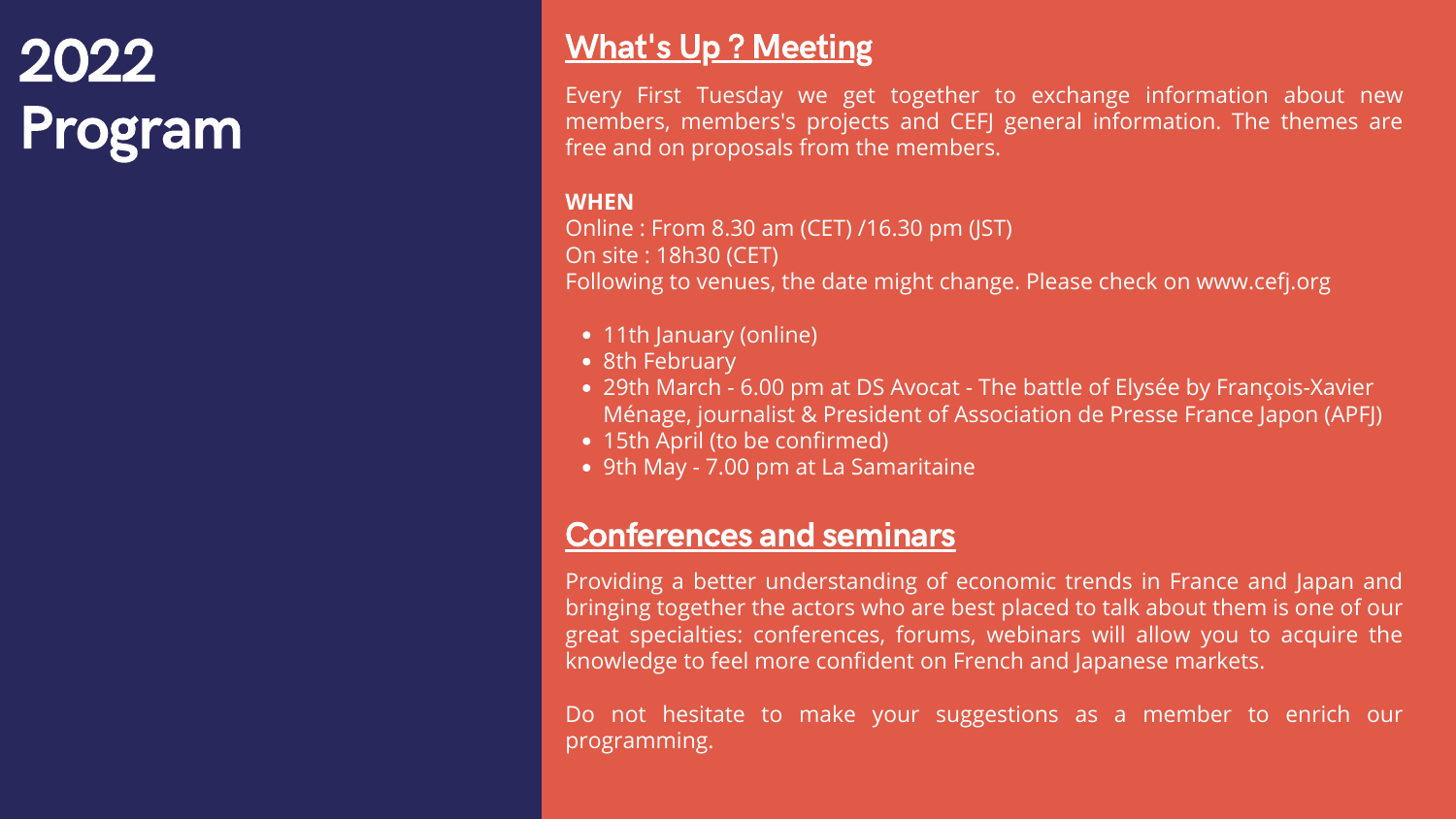24th Feb & 15th March: the secrets of Japanese Art of Living - Japonitude better

22th March: How to improve intercultural exchanges in a professional context?

20th April: « Japonitude & companies undergoing environmental and societal

CEFJ is well known for the richness and diversity of its network. In other words, a real pool of skills and expertise to share!

- understanting (in Japanese) 8th March (in French)
- By [Pierre](https://31dm1.r.bh.d.sendibt3.com/mk/cl/f/hoBwXJRoInnDUZeOqci2veIv0flmwtDvMHAcO6ynODCU2-1K_NrX8et17SB9-H-bhuNBA8x9RQT9p2xQdvJGtf_oeBsne2JXJglAH6F943cH_KNNjKcOkBhaoGAsNUOhFRZHC92K3YiHvn1sTmwiIUx1ePL7DlgPiVUOLtAIYE9pCzCFyRWiJYQbzAHzOc4J4Hg92jym__R8zkJZDFmxOOTwlkiDeNVZNTIWhx9UygtdNgsIwiTEb6PS9PsECXJwYs1A_ScOL1K0ecZ5t6AxmruPPPpD-iNi_RtQSHoKqigSFz8U_ohccPDC_hki55VBvw) Tuvi, PDG of SyVision & [Midori](https://31dm1.r.bh.d.sendibt3.com/mk/cl/f/HAdaZ8mQazFBimyrkSXHL_Zg4JyDAiMjg4GQi2Usqk_XdG1Na3WEymLMx6yLAgzgMlBr2Or0Yckw_NZqcaTMeTXWfc6jM-G5DocOdn5qoECdrMnkhKlSUciUnsmwsL7FrUK-XxaREcFUzUTme0Q2ZJH4wtZROrJ6IlJVs7Z11UZC97RWF-TIU6t8tkUxMrBH2i7vYD-g6lG4M69gKYq9QmEDqEy5MsCerqSFP4dSBpoMvCRqXtPUzc2KIwcUfpzSxs_hkAObpBzywrcuDdjMgMRwWzuts2QLNtYdBUPtEt9CNLT0xGr7U5x7H3XDBkc) Maki
- 5th April: How to communicate about your company in Japan ? By Maïa Maniglier, President & Design Concierge – Exprime. Inc
- change from Samuraï to Gen Z» By [Kimihiko](https://31dm1.r.bh.d.sendibt3.com/mk/cl/f/zYky3FIR43iQdIx0FAllYuEwNwAdWgfvaIRxqsBGUagxoXdVHh6iJoZ4AuKYJIsLsqaomTPrSNiUclko4MATndxoT6LiznRpa7hNpI8O6oepb57lAqDkFSgNf0t6inO9q1HDTvYicVGctLHeycwJhzakzmFcuFGF8l6maWAdcIShBORPNXUef6GRgz-usH2nmVhJugyzMlRaOtxqQINQaWKi9qam9iH2Vrup7aMxhxfXGAa-HcG96ynCJeanNQWM6vEp5NMEXHpDJgb_MyVbbJemGCm0WwF5g1xfmgZpxDXa8bk6pWD9jbYO84aK0lfMSQ) Nagata, Owner, Nagata Global Partners

**Cybersecurity by Hitachi Systems Security (online)** Prochaine date en avril - Renforcer la cybersécurité des entreprises avec France Relance

# **2022** Collaborations<br>The CEFI is open to ba Program

**Intercultural - Japonitude (online)** In collaboration with **June Fujiwara**, author of the book "the secrets of Japanese Art of Living" (Les Editions de l'Opportun)

O h h **i i i**

The CEFJ is open to partnership proposals: companies, local authorities, public institutions...

12th March : Awamori tasting workshop from the Okinawa region

#### **Masterclass**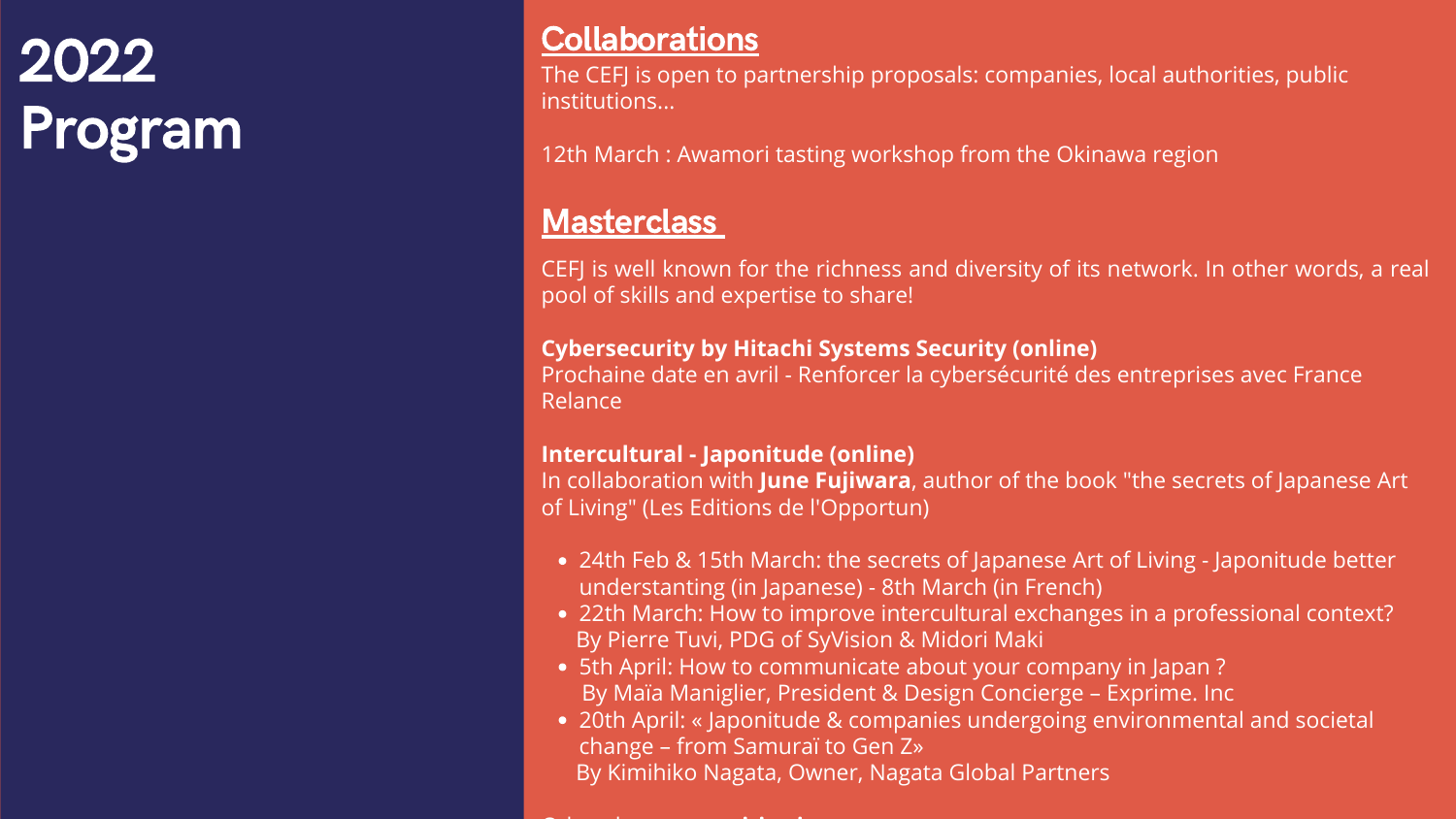### The CEFJ celebrates its 25th anniversary!

The Chamber of Commerce and Industry of the Paris Ile-de-France region created the CEFJ in 1997 in order to found and lead a business community between France and Japan. Since then, our network has continued to grow with the support of all its members and institutional partners. For this additional candle, it therefore seemed logical to us to return to the source : **The Bourse de commerce.** Thanks to our member Kering, we will meet in the heart of this historic building, which today has become a center of contemporary art and a model of artistic and urban transformation, thanks to the genius of the Japanese architect Tadao Ando.

31st May: 25th CEFJ's anniversary

28th June: General Assembly of the members, followed by a conference of Richard Collasse (Chanel), Author of "Dictionnaire amoureux du Japon" (Editions Plon), CEFJ founding member et former CEO of Chanel Japon).

#### **25 ANS** du Comité d'Echanges **Franco-Japonais**

.<br>日仏経済交流委員会 25周年記念



#### **CONFERENCE & VISITE DU MUSEE**

記念講演会&美術館見学

**MARDI** 31 MAI 2022 **18H30** :5月31日(火) 6時半より

**BOURSE DE COMMERCE** PINAULT COLLECTION 2, rue de Viarmes **75001 PARIS** 

#### Annual event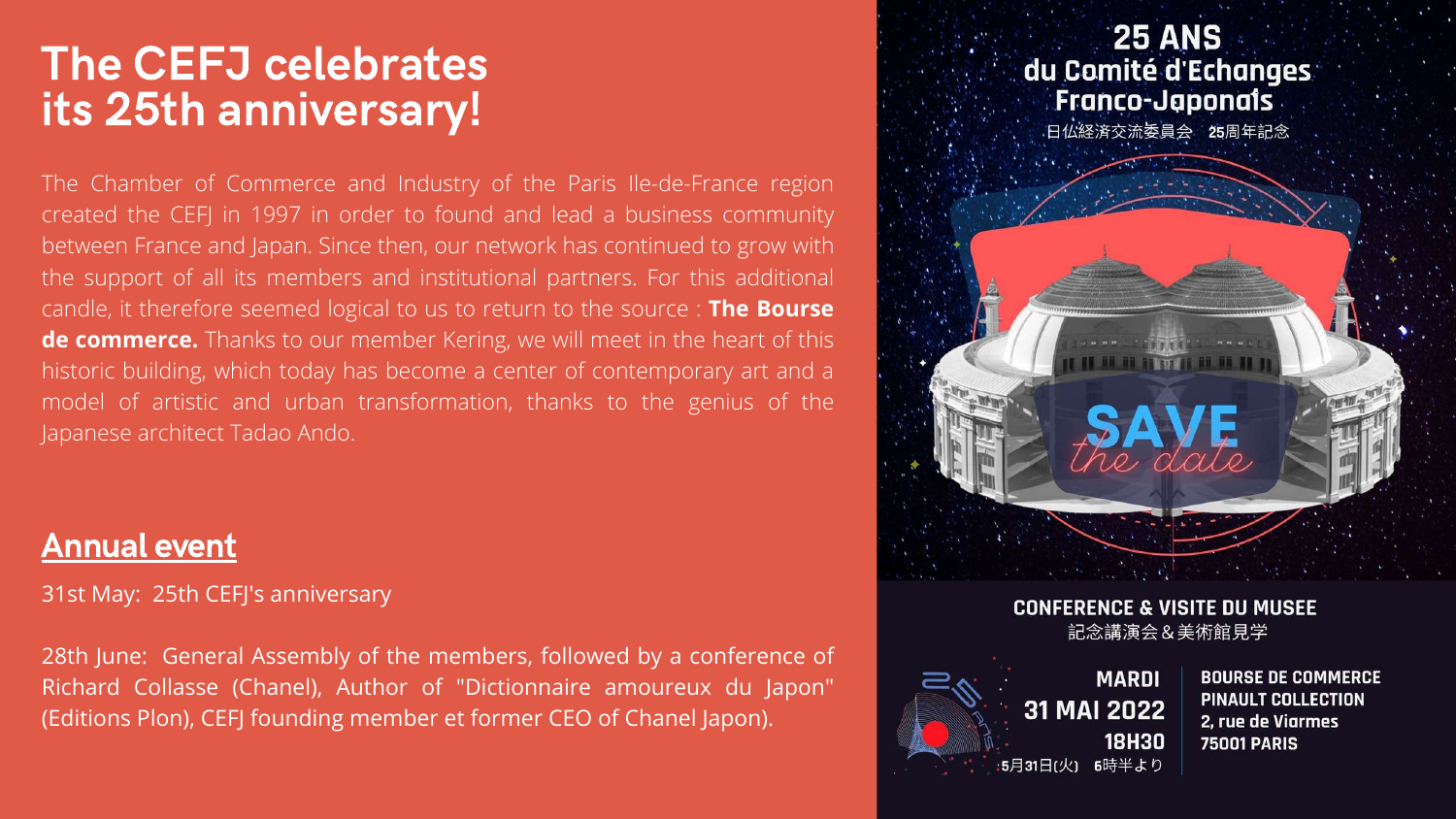

#### **STARTUP CREATIVITY CHALLENGE**

Our program is moving to a higher speed by offering this year a large number of appointments with the goal of organizing a rally in Japan in the sping of 2023 in Japan. When the spirit meets innovation, a new rapprochement!

Initially, SCC will propose a selected start-up panel to win an unprecedented Expedition to Japan. The winners will follow a tailor-made program to begin their development in Japan and France.

In parallel, the Tuesday Challenges will continue to bring the SCC community together to exchange key themes of the Open Innovation.

### SCC - Edition III 2022-2023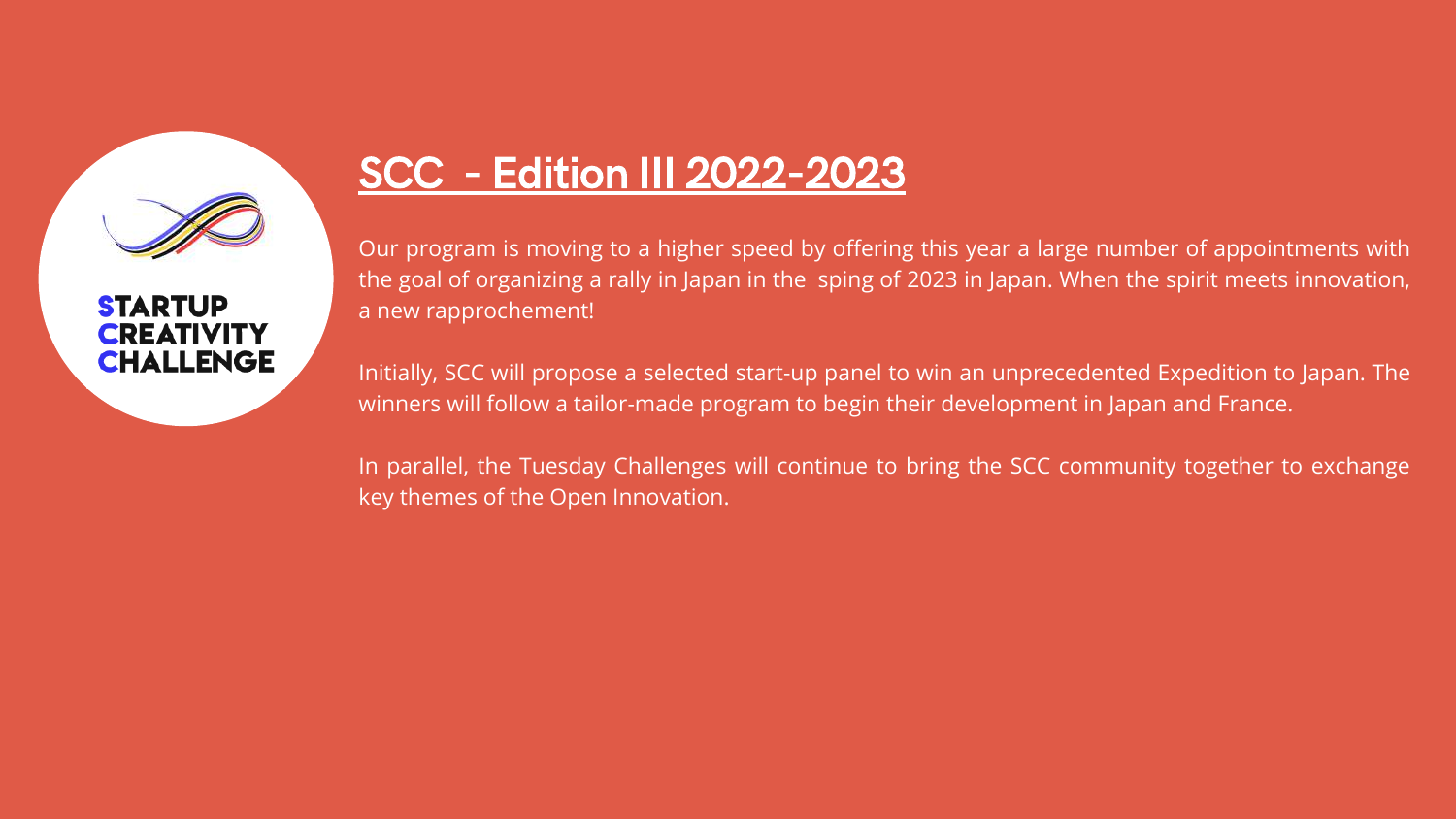DELEGATED PRESIDENT OF CEFJ Elected by CCI Paris Ile-de-France LSI - Le Savoir Industriel President



#### **Pierre KUCHLY**

# Our Board of Directors

### The Executives



PRESIDENT OF CEFJ CCI Paris Ile-de-France Président



#### **Dominique RESTINO**

TREASURER OF CEFJ Co-Chairman BANQUE NOMURA France



#### **Hiroki KANAZAWA**

VICE-PRESIDENT OF CEFJ Managing Director, Head of France- Paris Branch MIZUHO BANK Ltd





#### **Junichi HIRATSUKA**

VICE-PRESIDENT DU CEFJ Fondator PIERRE HERME PARIS (President / MEDEF Paris) **Charles ZNATY**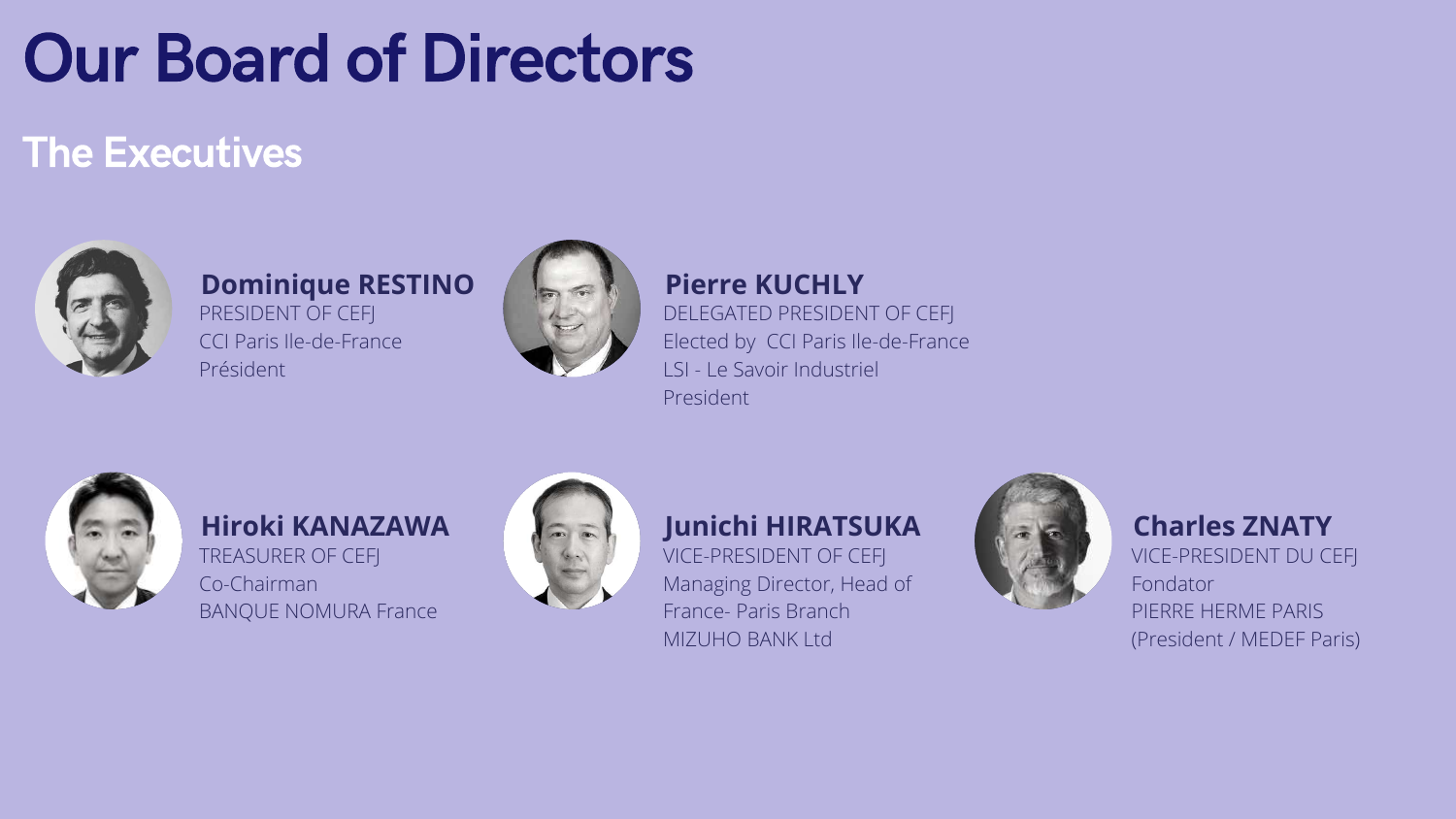#### PDG DSC **Séverine DESBOUYS**



# Our Board of Directors Members of Directors



Director of Business Development and Partnerships GL events



#### **Sébastien BRUNET**

President& CEO FOODEX GROUP



#### **Benoit CAUFFET**

Office Manager Government & Industrial Affairs TOYOTA MOTOR EUROPE, Paris office

#### **Sophie GLÉMET**

#### Elected by CCI Paris Île-de-France **Rachel CHICHEPORTICHE**

CEO of [DANAE.io](http://danae.io/)



Director of European and International Affairs AIR LIQUIDE



#### **Laurent DUBLANCHET**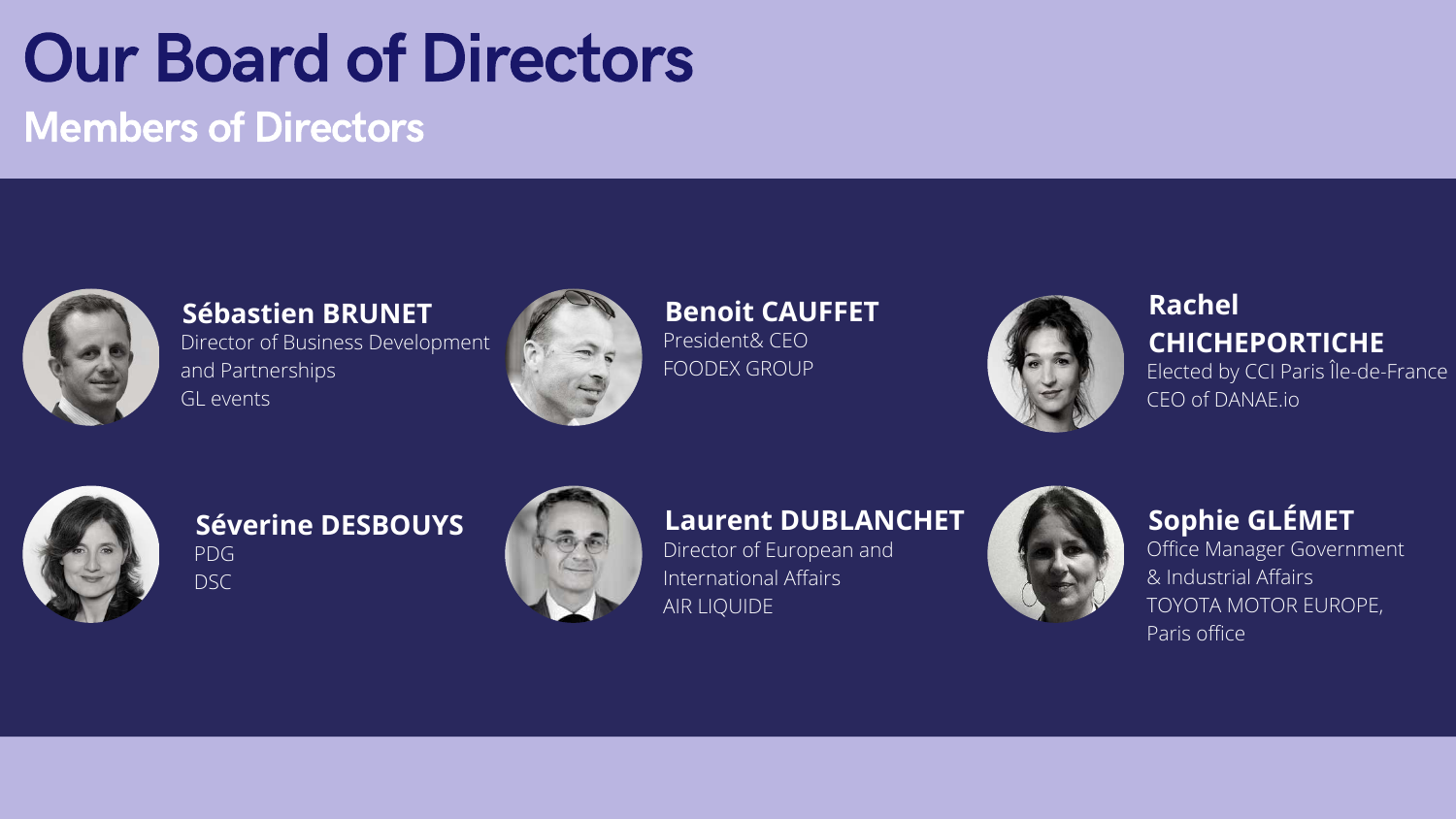# Our Board of Directors Members of Directors



President & CEO SHISEIDO EMEA



### **Franck MARILLY**

#### President JAPAN PUNCH **Adrien LEUCI**



#### CEO ELOKAMI PRODUCTION **Angel NGUYEN VAN HO**



Secretary General LVMH



**Marc-Antoine JAMET**

CEO SINEORA **Kimiko IMAI**



President VP WINES France (President / Association of Japanese Nationals in France) **Kiyoji KATAKAWA**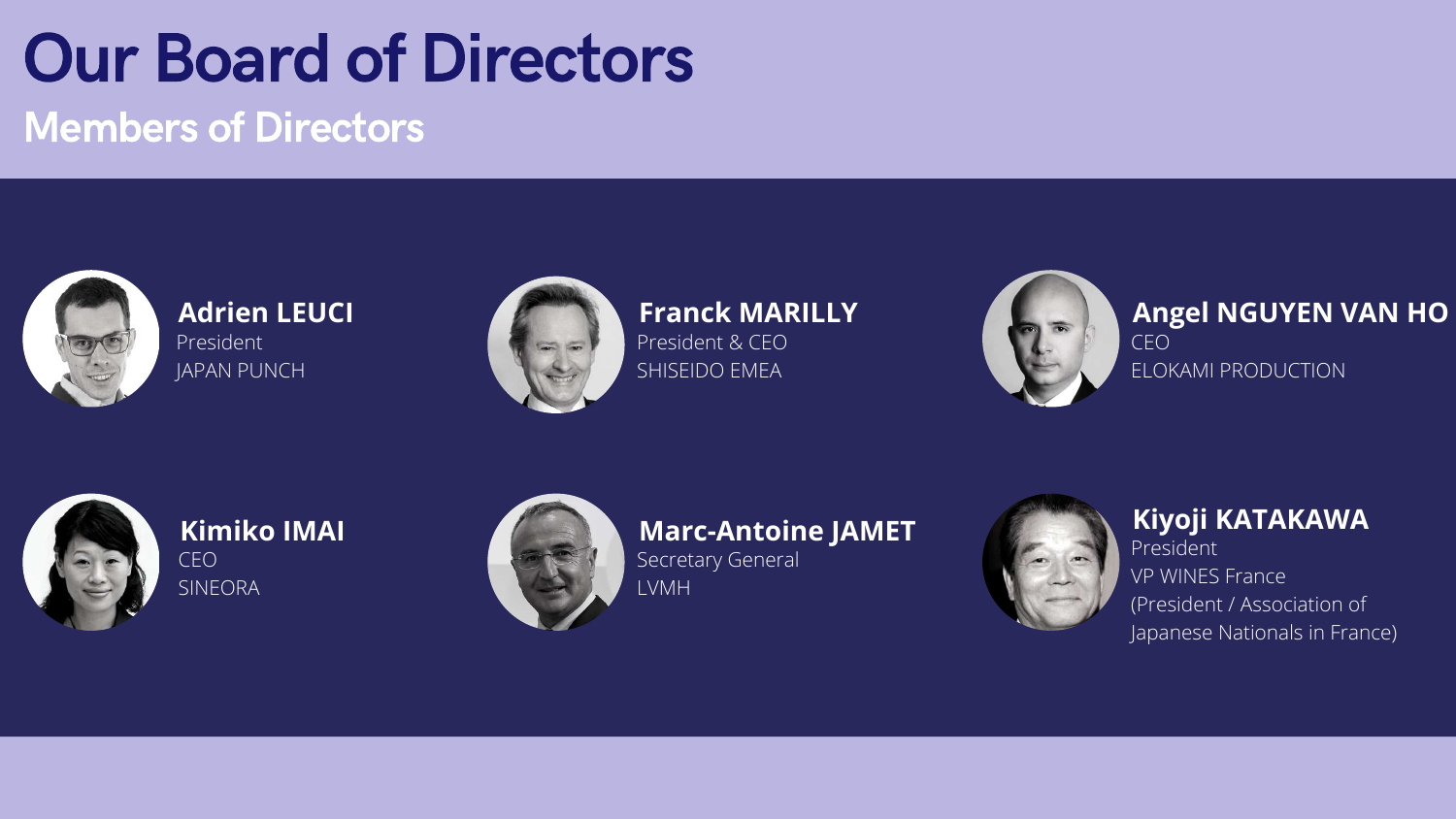# Our Board of Directors Members of Directors



Secretary General of l'Alliance Renault-Nissan-Mitsubishi RENAULT



#### **Véronique SARLAT-DEPOTTE**

Head of Japan Desk **Reiga SHIMIZU**

#### Founder & CEO F&JP **Nousha SAINT-MARTIN**



Director SUCRECUBE TECHNOLOGIE

#### **Koichi SATO**

DS AVOCATS



Business Development Director Groupe GR



#### **Naoko POIREL-TAMAE**

#### Elected by CCI Paris Île-de-France Fondator AGENCE DE STYLE NELLY RODI **Nelly RODI**



Head of Export Zone Asia CHAMPAGNE LAURENT PERRIER **Guillaume PAILLARD**

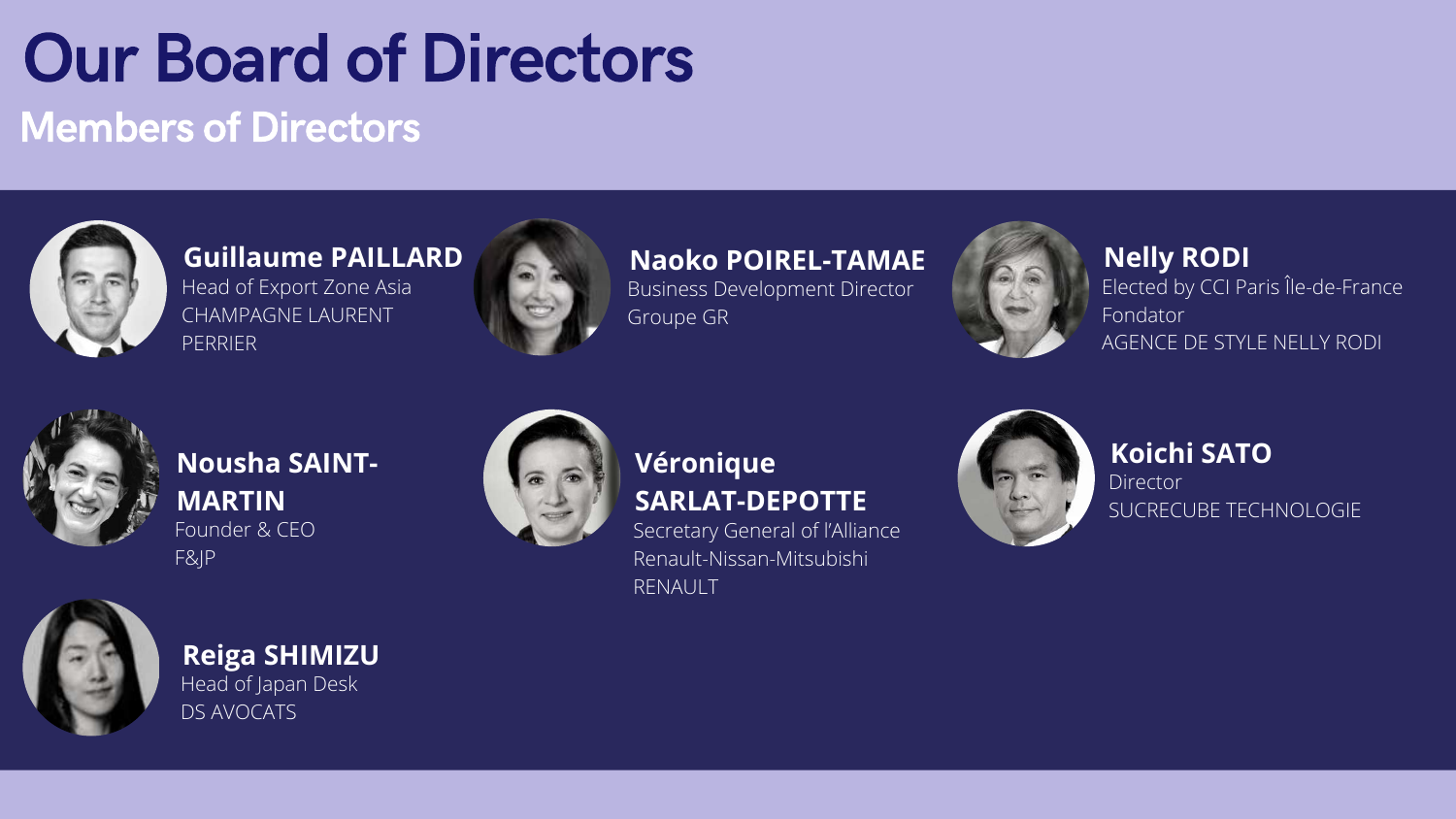## Honorary Members









#### French Ambassador to Japan **Philippe SETTON**

Special Adviser/ Former Special Government Representative for Japan

#### **Louis SCHWEITZER**



Head of Asia and South Pacific unit Ministry of Economy and Finance



#### **Pierre ALLEGRET**

President Japanese CCI in France Managing Director, Head of France MUFG Bank, Ltd.



#### **Koichi FUJISAWA**

President CCI France Japon GODIVA JAPAN INC.



#### **Jérôme CHOUCHAN**

Director General Jetro Paris

#### **Ieaki TAKEDA**

# Associate Members